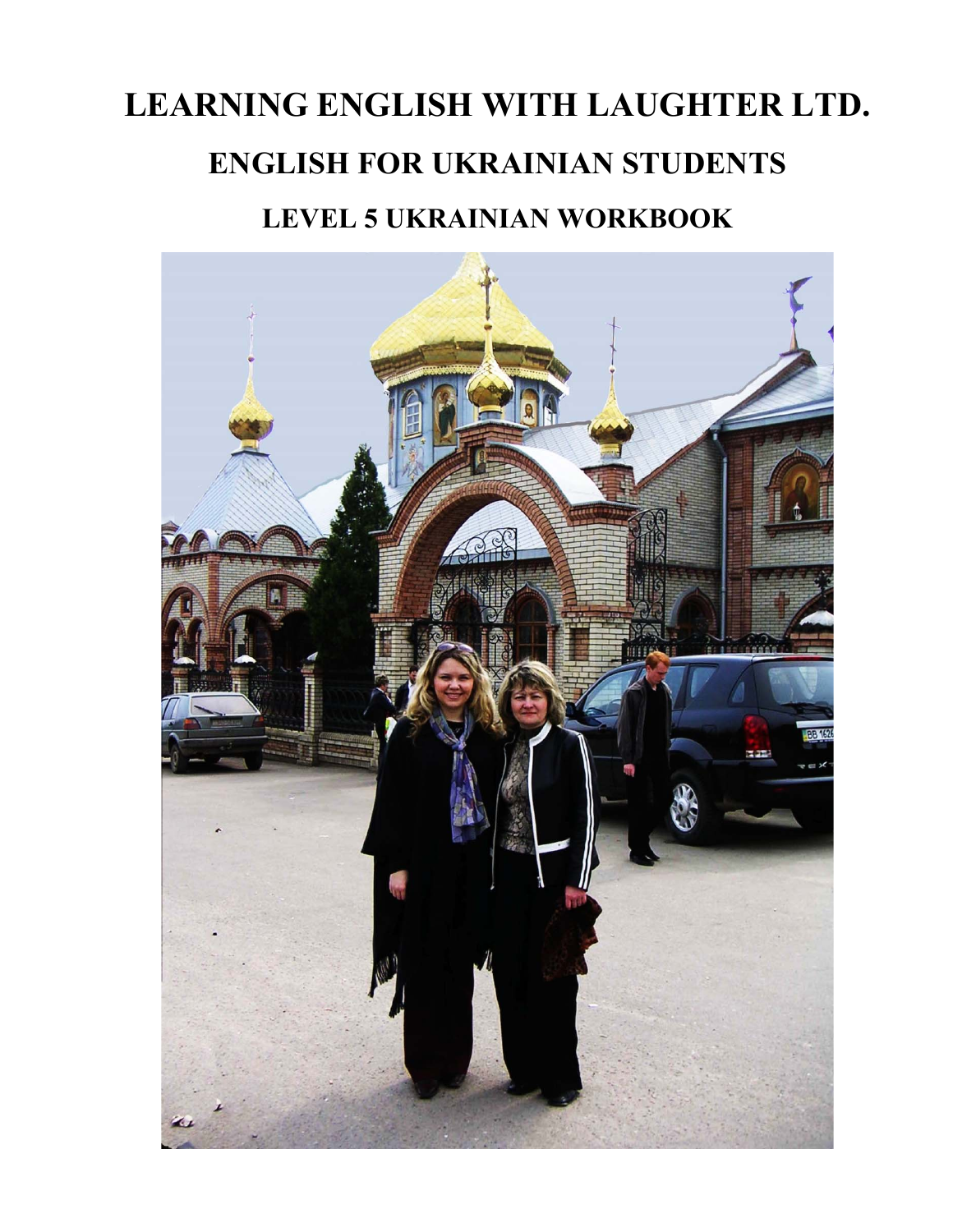#### ALL RIGHTS RESERVED. ВСІ ПРАВА ЗАХИЩЕНІ.

Printing and or photocopying for sale is prohibited. Друк та/або ксерокопіювання для продажу заборонені.

Print or photocopy as many copies as you need. Роздрукуйте або скопіюйте стільки копій, скільки вам потрібно.

Contact us at: **info@eslcurriculum.com** if you need help. Зв'яжіться з нами за адресою: info@eslcurriculum.com, якщо вам потрібна допомога.

Learning English with Laughter makes every attempt to present the English language in a form appropriate to the linguistic changes occurring in English around the world. Learning English with Laughter makes no representation or warranty, either expressed or implied as to the accuracy, timeliness, or completeness of the content contained in this book. Learning English with Laughter makes no representation or warranties of any kind, expressed or implied, about the completeness, accuracy, reliability, suitability or availability with respect to the information contained in this document for any purpose. Any reliance you place on such information is therefore strictly at your own risk.

The authors shall not be liable for any loss incurred as a consequence of the use and application, directly or indirectly, of any information presented in this work. Sold with the understanding, the authors are not engaged in rendering professional services or advice. If advice or expert assistance is required, the services of a competent professional should be sought.

The company, product and service names used in this web site are for identification purposes only. All trademarks and registered trademarks are the property of their respective owners. Learning English with Laughter Ltd. is not affiliated with any educational institution.

> Published by: Learning English with Laughter Ltd. 10 – 1030 Hulford Street Victoria, B.C. Canada V8X 3B6 Visit us on the Web at  **http://www.esl-curriculum.ca**

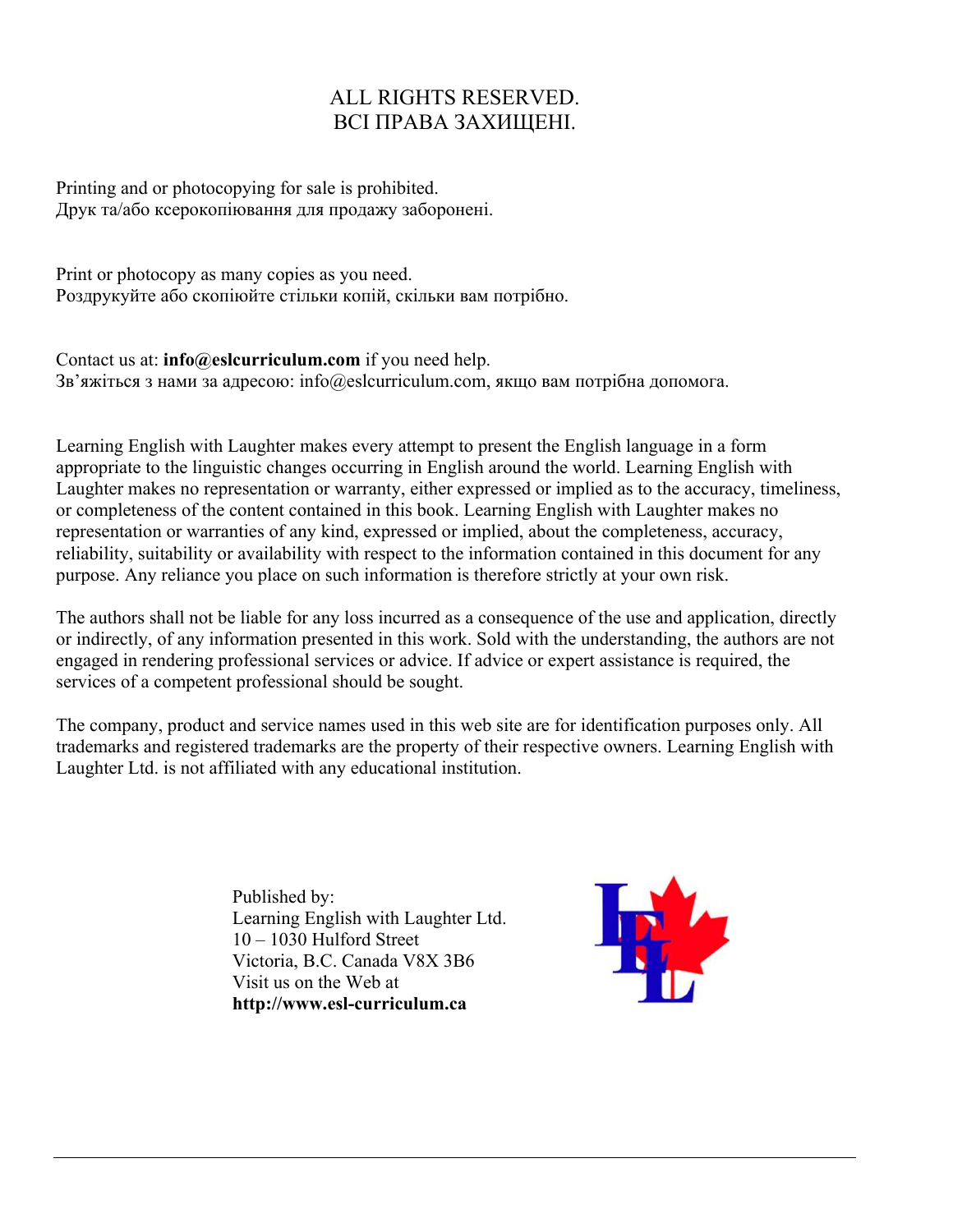# **STEP UP TO ENGLISH**

#### For new vocabulary, give yourself a mark for every word you know. That will help you to know your Level. We suggest that you do the exercises even if you know the words as it will help you with speaking.

Щоб отримати новий словниковий запас, поставте собі оцінку за кожне слово, яке ви знаєте. Це допоможе вам дізнатися свій рівень. Ми пропонуємо вам виконувати вправи, навіть якщо ви знаєте слова, оскільки це допоможе вам говорити.

# **LEVEL 5 STEP 1 SLIDE 4**

 $1.$ Where is the lady?

- $\overline{2}$ . Where is the door?
- Is the elephant under the house?  $\overline{3}$ .



 $\overline{4}$ . Where is the man?

# **STEP 1: SLIDE 6**

Where is the apple?

Where does the water go?



Where is she?

Where is he?



Where are they?

Where is the dog?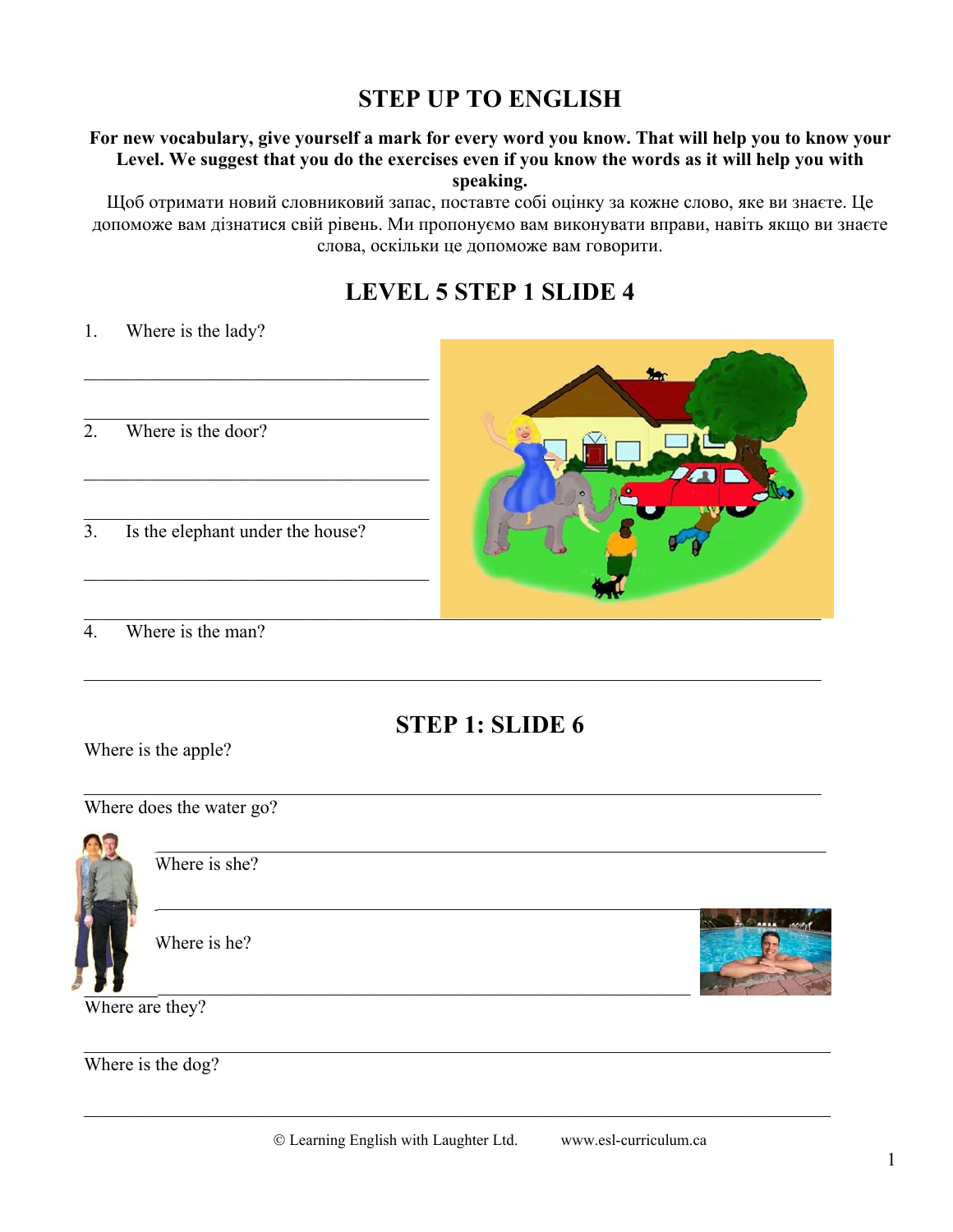# **STEP 1: SLIDE 7**

- 1. The lady is the elephant.
- 2. The man is the car.
- 3. The cat is \_\_\_\_\_\_\_\_\_\_\_\_\_ the house.
- 4. The door is \_\_\_\_\_\_\_\_\_\_\_\_\_ the windows.
- 5. The man is the tree.
- 6. The elephant and car are
- $\frac{1}{\sqrt{1-\frac{1}{2}}}\frac{1}{\sqrt{1-\frac{1}{2}}}\frac{1}{\sqrt{1-\frac{1}{2}}}\frac{1}{\sqrt{1-\frac{1}{2}}}\frac{1}{\sqrt{1-\frac{1}{2}}}\frac{1}{\sqrt{1-\frac{1}{2}}}\frac{1}{\sqrt{1-\frac{1}{2}}}\frac{1}{\sqrt{1-\frac{1}{2}}}\frac{1}{\sqrt{1-\frac{1}{2}}}\frac{1}{\sqrt{1-\frac{1}{2}}}\frac{1}{\sqrt{1-\frac{1}{2}}}\frac{1}{\sqrt{1-\frac{1}{2}}}\frac{1}{\sqrt{1-\frac{1}{2}}}\frac{1}{\sqrt{1-\frac{$
- 7. The man is the water.
- 8. The water goes the bridge.
- 9. The dog is Rose and Luke.
- 10. They eat lunch a restaurant.



# **LEVEL 5 STEP 2: SLIDE 2**

**Write the missing words, then click for the answers.**  Напишіть пропущені слова, а потім натисніть, щоб отримати відповіді.

**USE THESE WORDS: to, at, under, beside, with, behind, between**

Craig and Jessica go  $\qquad \qquad$  the park  $\qquad \qquad$  eight o'clock. They walk

The trees that are **the trees that are the water.** Toto is \_\_\_\_\_\_\_\_\_\_\_\_\_ them.

Toto is them, or Toto is them. Sometimes Toto is them.

# **STEP 2: SLIDE 3**

#### **ANSWER IN SENTENCES:**

1. Do you have a pen on your desk?

2. Do cars go on a bridge?

3. Do you have a dog under your desk?

4. Is there a cat on your table?

 $\mathcal{L}_\text{max} = \frac{1}{2} \sum_{i=1}^{n} \frac{1}{2} \sum_{i=1}^{n} \frac{1}{2} \sum_{i=1}^{n} \frac{1}{2} \sum_{i=1}^{n} \frac{1}{2} \sum_{i=1}^{n} \frac{1}{2} \sum_{i=1}^{n} \frac{1}{2} \sum_{i=1}^{n} \frac{1}{2} \sum_{i=1}^{n} \frac{1}{2} \sum_{i=1}^{n} \frac{1}{2} \sum_{i=1}^{n} \frac{1}{2} \sum_{i=1}^{n} \frac{1}{2} \sum_{i=1}^{n} \frac{1$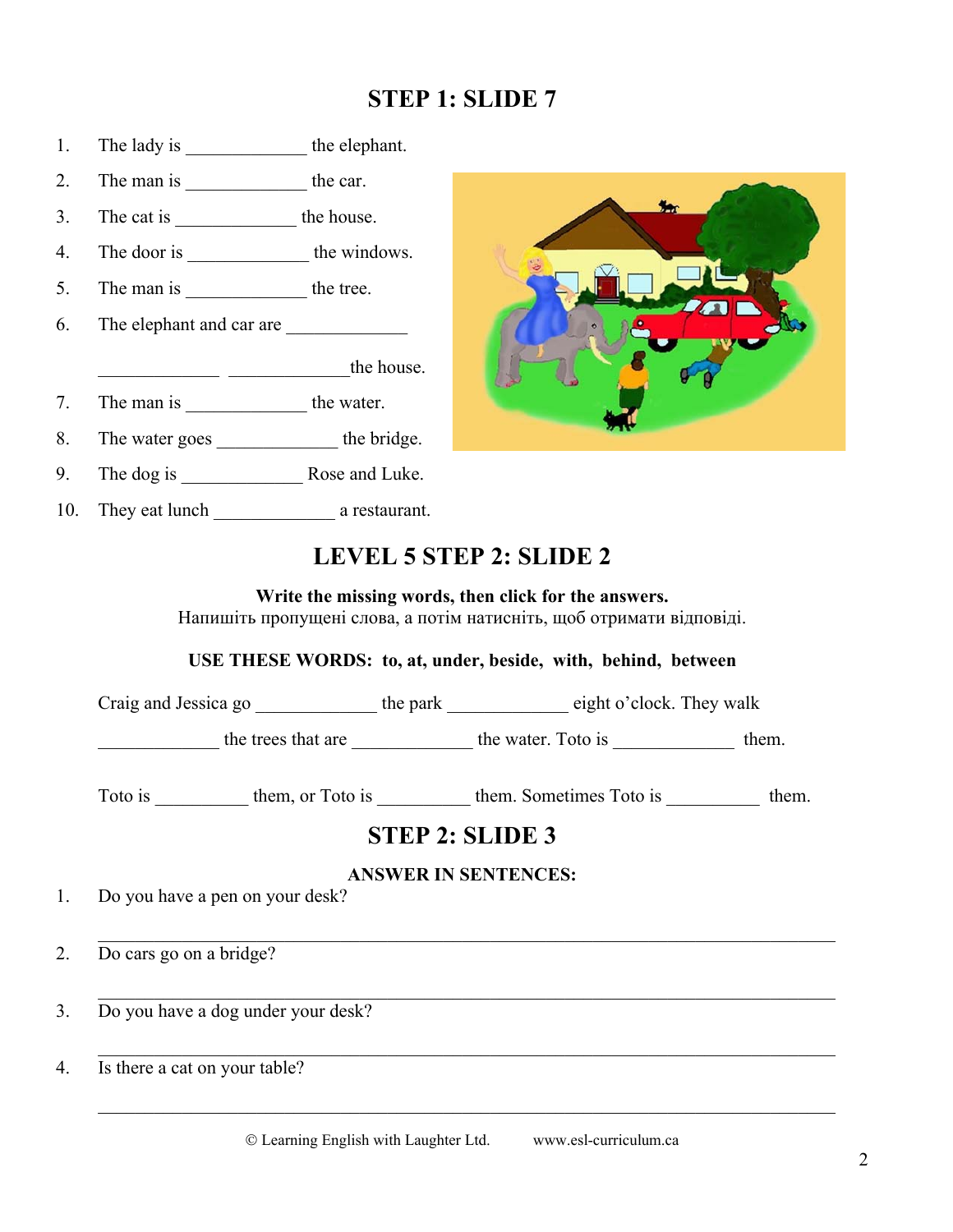# **STEP 2: SLIDE 3 CONTINUED**

- 5. Is there a bear behind you?
- 6. Is your friend beside you?
- 7. Do you go in the water?

#### **STEP 2: SLIDE 4**

 $\mathcal{L}_\text{max} = \frac{1}{2} \sum_{i=1}^n \mathcal{L}_\text{max} \left[ \mathcal{L}_\text{max} \left( \mathcal{L}_\text{max} \right) - \mathcal{L}_\text{max} \left( \mathcal{L}_\text{max} \right) \right]$ 

 $\mathcal{L}_\text{max} = \frac{1}{2} \sum_{i=1}^n \mathcal{L}_\text{max} \left[ \mathcal{L}_\text{max} \left( \mathcal{L}_\text{max} \right) - \mathcal{L}_\text{max} \left( \mathcal{L}_\text{max} \right) \right]$ 

#### **Use an object pronoun, or "a" or "the".**

Використовуйте об'єктний займенник, або «a» чи «the».

- 1. Our cat is \_\_\_\_\_\_\_\_\_\_\_\_\_\_ big one. Do you see \_\_\_\_\_\_\_\_\_\_\_\_\_?
- 2. Here is \_\_\_\_\_\_\_\_\_\_\_\_\_\_\_ good book. It is for \_\_\_\_\_\_\_\_\_\_\_\_\_.
- 3. I like \_\_\_\_\_\_\_\_\_\_\_\_\_\_\_\_ new cars. Do you like \_\_\_\_\_\_\_\_\_\_\_\_?
- 4. This is \_\_\_\_\_\_\_\_\_\_\_\_\_ red pencil. I write with \_\_\_\_\_\_\_\_\_\_\_\_.
- 5. This is mango. Do you like 2
- 6. My mother is here. Do you know ?
- 7. I have \_\_\_\_\_\_\_\_\_\_\_\_\_\_\_\_\_ new hat. Do you like \_\_\_\_\_\_\_\_\_\_\_\_?
- 8. Coffee is good. Do you like  $\frac{1}{2}$

# **STEP 2: SLIDE 5**

**Answer in sentences:** Відповідь реченнями:

| Where is the black cat? |  |  |
|-------------------------|--|--|
| Where is the apple?     |  |  |
| Where is the mango?     |  |  |
| Where is the cat?       |  |  |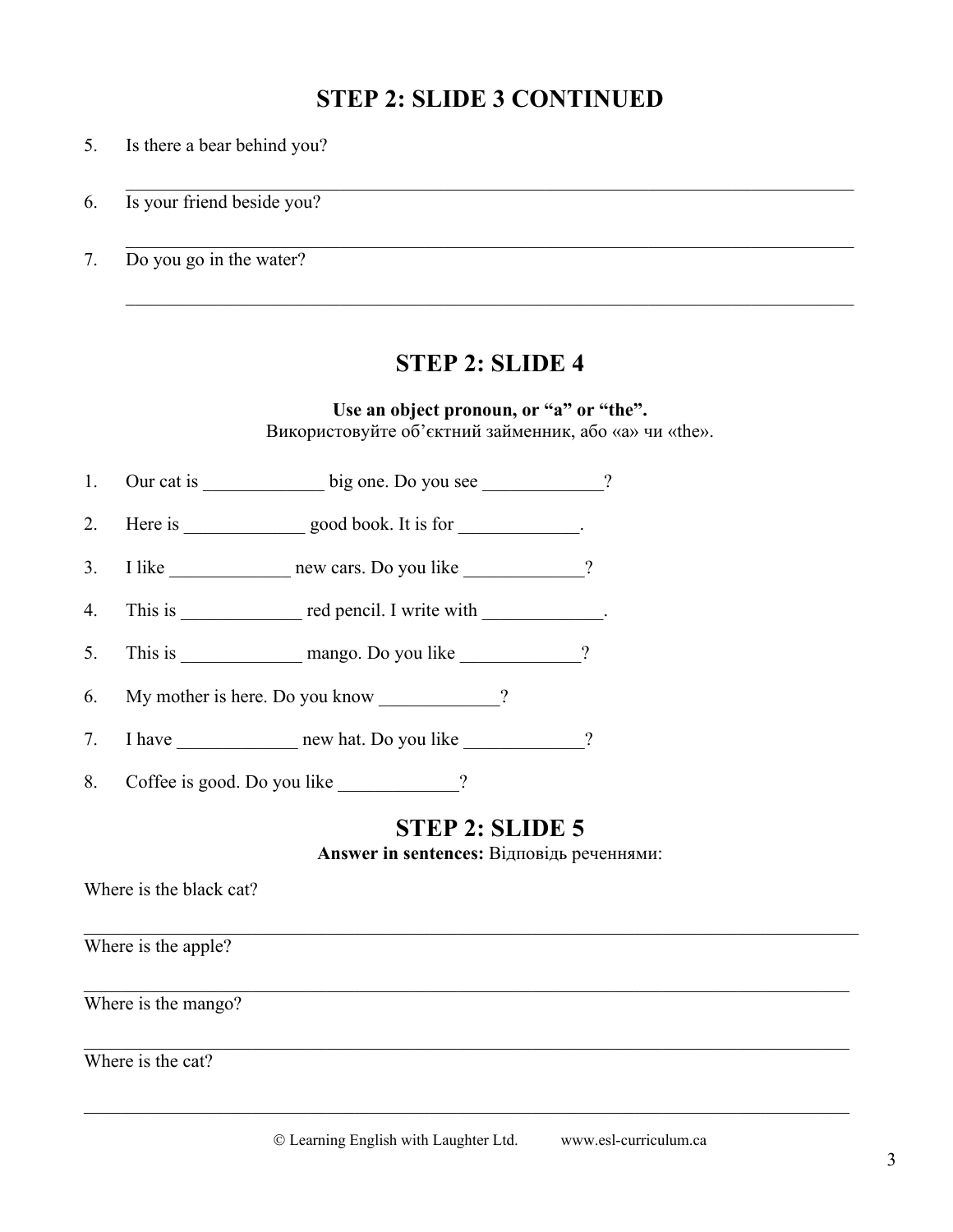# **STEP 2: SLIDE 6**

#### **Answer in sentences:**

Is the lady in the city?

Where is the black car?

Where is her dog?

### **STEP 2: SLIDE 7**

Does he have a hat?

Where is his hat?

What does she have in her hand?

What does she look at?

Where is the ball?

# **LEVEL 5 STEP 3: SLIDE 2**

- What is Raymond's address? 1.
- What is Ming's address?  $2.$
- Are Ming and Raymond neighbors?  $3.$
- Where are Ming's parents from?  $\overline{4}$ .





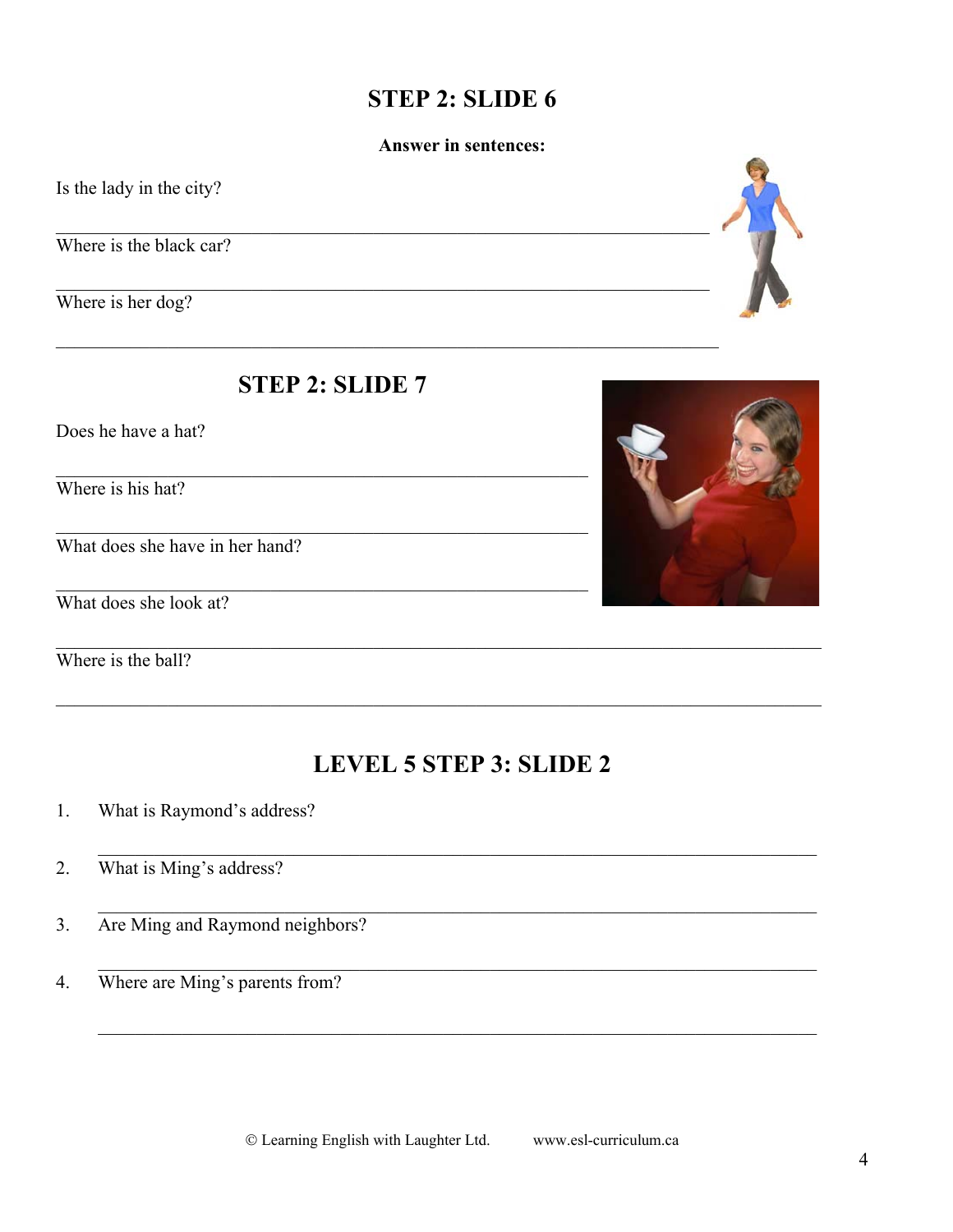# **STEP 3: SLIDE 3**

- 1. Where do the friends live?
- What is Nancy's address? 2.
- Does Nancy live in a house?  $3.$
- Does Nancy live on the first floor?  $4.$



**STEP 3: SLIDE 4** Answer in sentences:

- Is Raymond Carter Australian?  $1.$
- What country does Ming live in?  $2.$
- Where do Ming's parents come from?  $3.$
- What is Raymond Carter's address?  $\overline{4}$ .
- Is Ming Chinese? 5.
- What is Raymond's sister's name? 6.
- What is Ming's address? 7.
- Who are Nancy's neighbors? 8.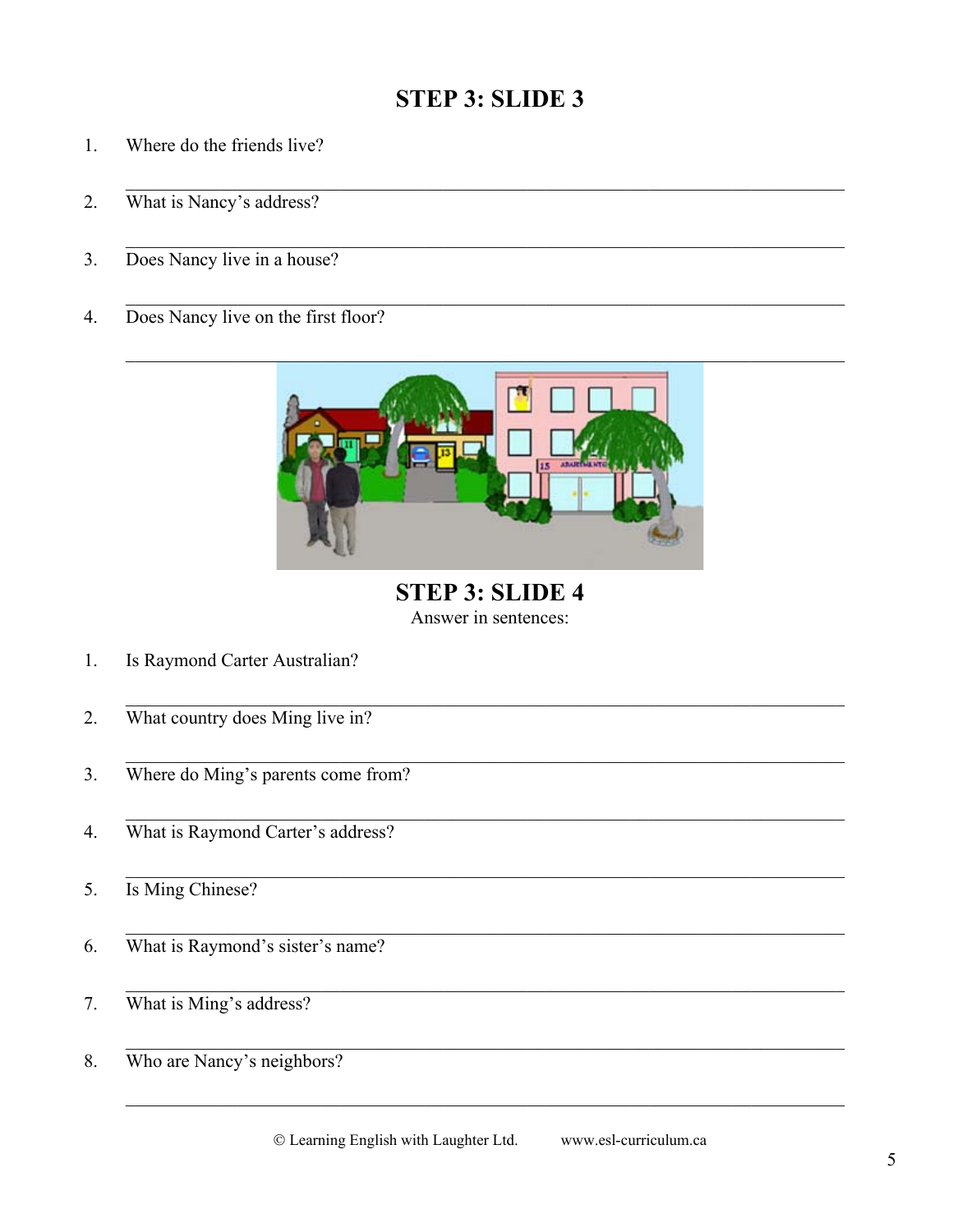# STEP 3: SLIDE 5

| What street do you live on?                             |
|---------------------------------------------------------|
| Where do you live? Give the street and number.          |
| What city do you live in?                               |
| What is your address?                                   |
| What is your postal code?                               |
| What street does your friend live on?                   |
| Where does your friend live? Give the street and number |
| What city does your friend live in?                     |
| What is your friend's address?                          |
| What is your friend's postal code?                      |

### **STEP 3: SLIDE 7**

#### Write the ordinal numbers:

Запишіть порядкові числівники:

| 20 | $101$ $37$ $101$                            |            |                                                                                                                                                                                                                                                                                            |
|----|---------------------------------------------|------------|--------------------------------------------------------------------------------------------------------------------------------------------------------------------------------------------------------------------------------------------------------------------------------------------|
|    | $7 \quad \qquad \overbrace{\qquad \qquad }$ | $11 \t 40$ |                                                                                                                                                                                                                                                                                            |
| 3  |                                             |            | $\frac{30}{13}$ and $\frac{13}{13}$ and $\frac{13}{13}$ and $\frac{1}{13}$ and $\frac{1}{13}$ and $\frac{1}{13}$ and $\frac{1}{13}$ and $\frac{1}{13}$ and $\frac{1}{13}$ and $\frac{1}{13}$ and $\frac{1}{13}$ and $\frac{1}{13}$ and $\frac{1}{13}$ and $\frac{1}{13}$ and $\frac{1}{13$ |
|    | 33                                          | 55         |                                                                                                                                                                                                                                                                                            |

© Learning English with Laughter Ltd. www.esl-curriculum.ca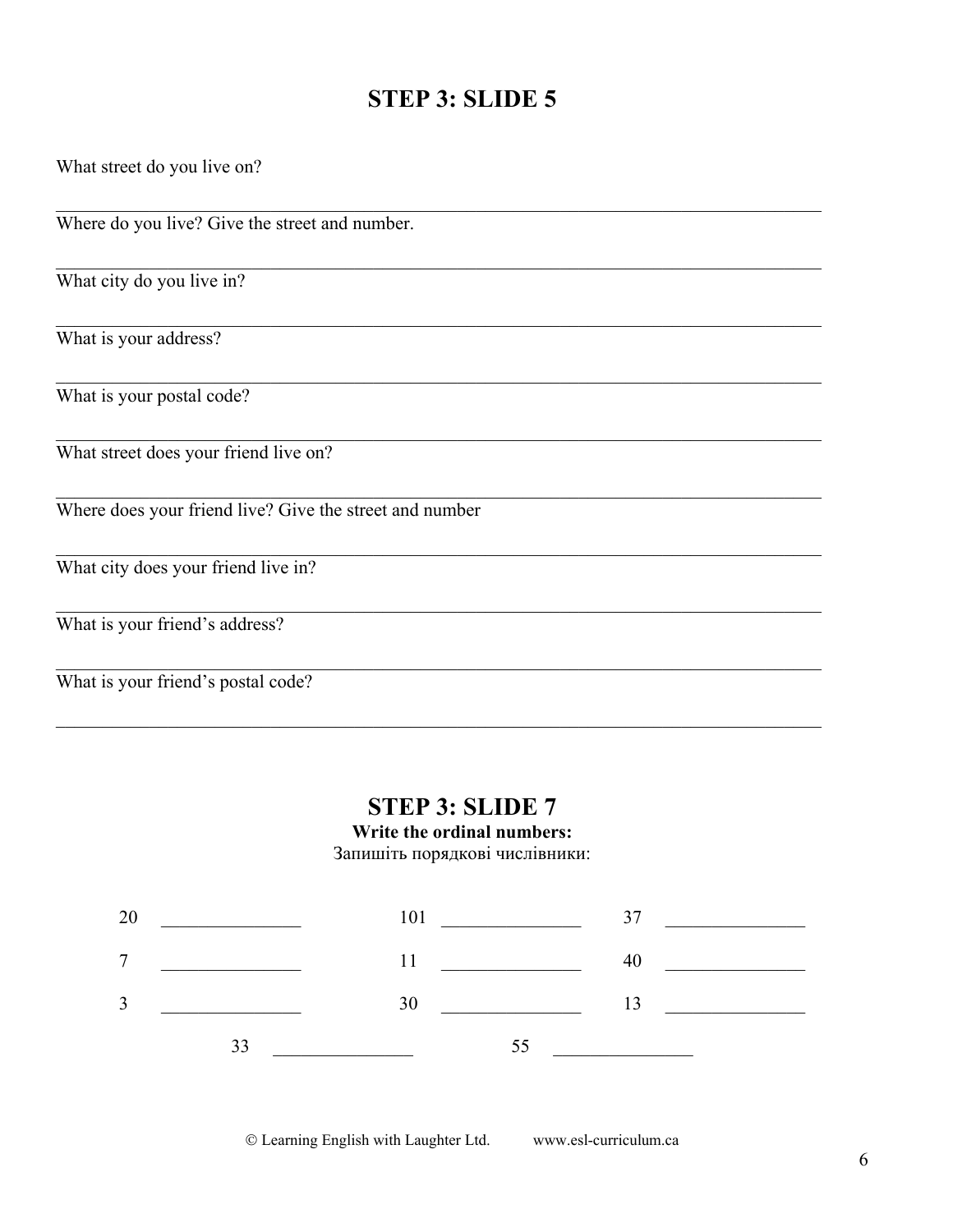# **LEVEL 5 STEP 4: SLIDE 2**

**Answer in sentences:** 



1. What is this?

- Where is the hamburger? 2.
- $3.$ Where is the hamburger?
- Where is the hamburger?  $\overline{4}$ .
- Where is the hamburger? 5.
- Now where is the hamburger? 6.



**Answer in sentences:** 

Where do they sit?  $1.$ 

- Where are their notebooks?  $\overline{2}$ .
- Where is the door?  $3.$
- Is the girl outside?  $4.$
- What is behind her? 5.
- Is she under a tree? 6.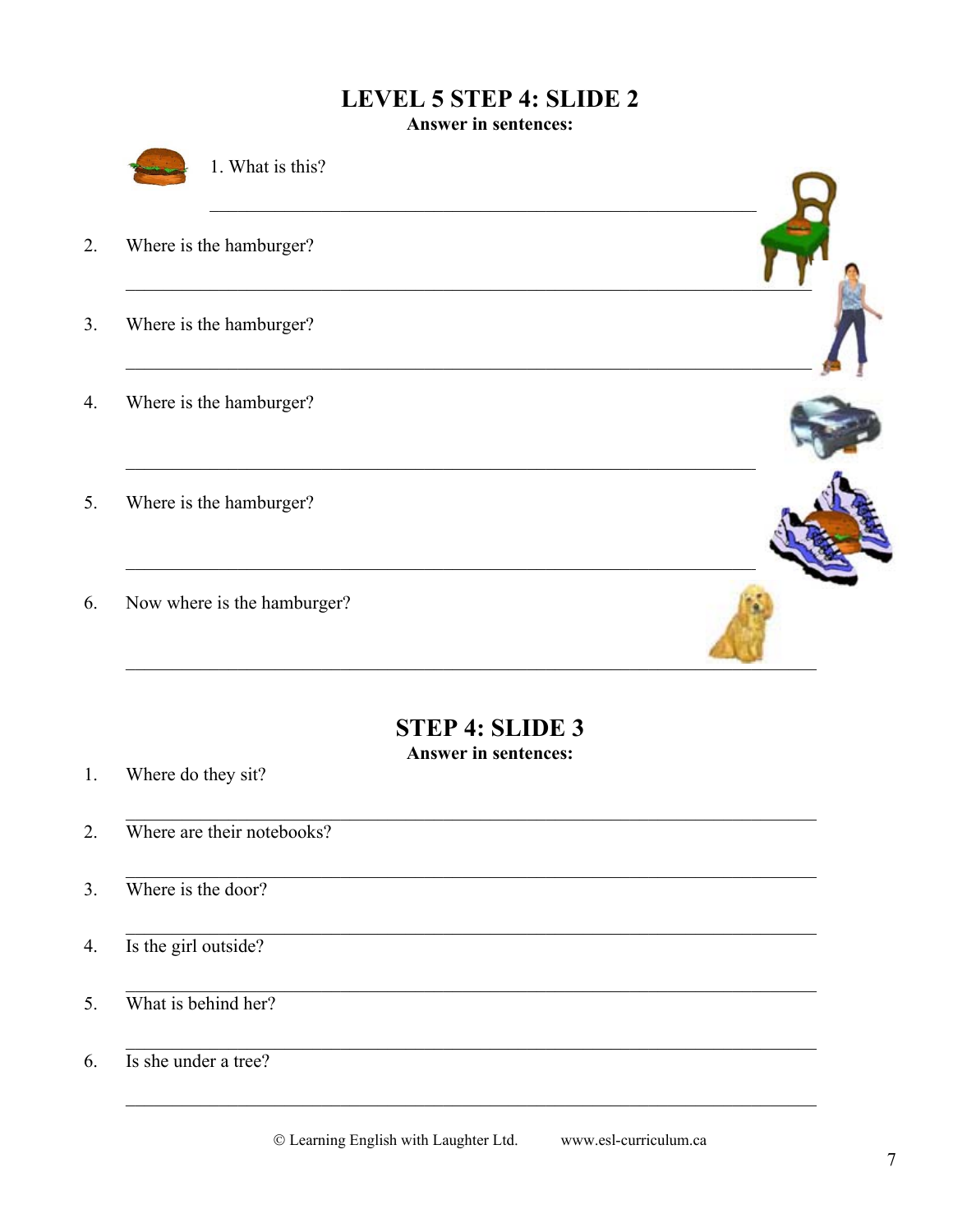# **STEP 4: SLIDE 4**

- 1. Where is she?
- 2. Is there a window behind her?
- 3. Where is her computer?
- 4. Are there curtains at the window?
- 5. Where are the flowers?
- 6. Where is her hand?



### **STEP 4: SLIDE 5**

You be Julia. Answer the questions: Ти будь Юля. Дайте відповіді на запитання:

Whose balloons are they?

|  |  | Whose flowers are they? |
|--|--|-------------------------|
|--|--|-------------------------|

# **STEP 4: SLIDE 6**

**Fill in using: in, at, on, with, beside, in front of, between, behind, under** 

- 1. Do you live a house?
- 2. I get up \_\_\_\_\_\_\_\_\_\_\_\_\_\_\_\_\_\_\_ six o'clock.
- 3. I sit my desk.
- 4. I live \_\_\_\_\_\_\_\_\_\_\_\_\_\_\_\_\_\_\_ (city name).
- 6. We live \_\_\_\_\_\_\_\_\_\_\_\_\_\_\_\_\_\_\_ our neighbors.
- 7. The building is \_\_\_\_\_\_\_\_\_\_\_\_\_\_\_\_\_\_\_\_\_\_\_\_\_\_\_the city.
- 8. The water is the bridge.
- 9. Her hands are \_\_\_\_\_\_\_\_\_\_\_\_\_\_\_\_\_\_\_\_\_ her pockets.
- 10. People walk \_\_\_\_\_\_\_\_\_\_\_\_\_\_\_\_\_\_\_\_\_\_\_\_ the bridge.

Learning English with Laughter Ltd. www.esl-curriculum.ca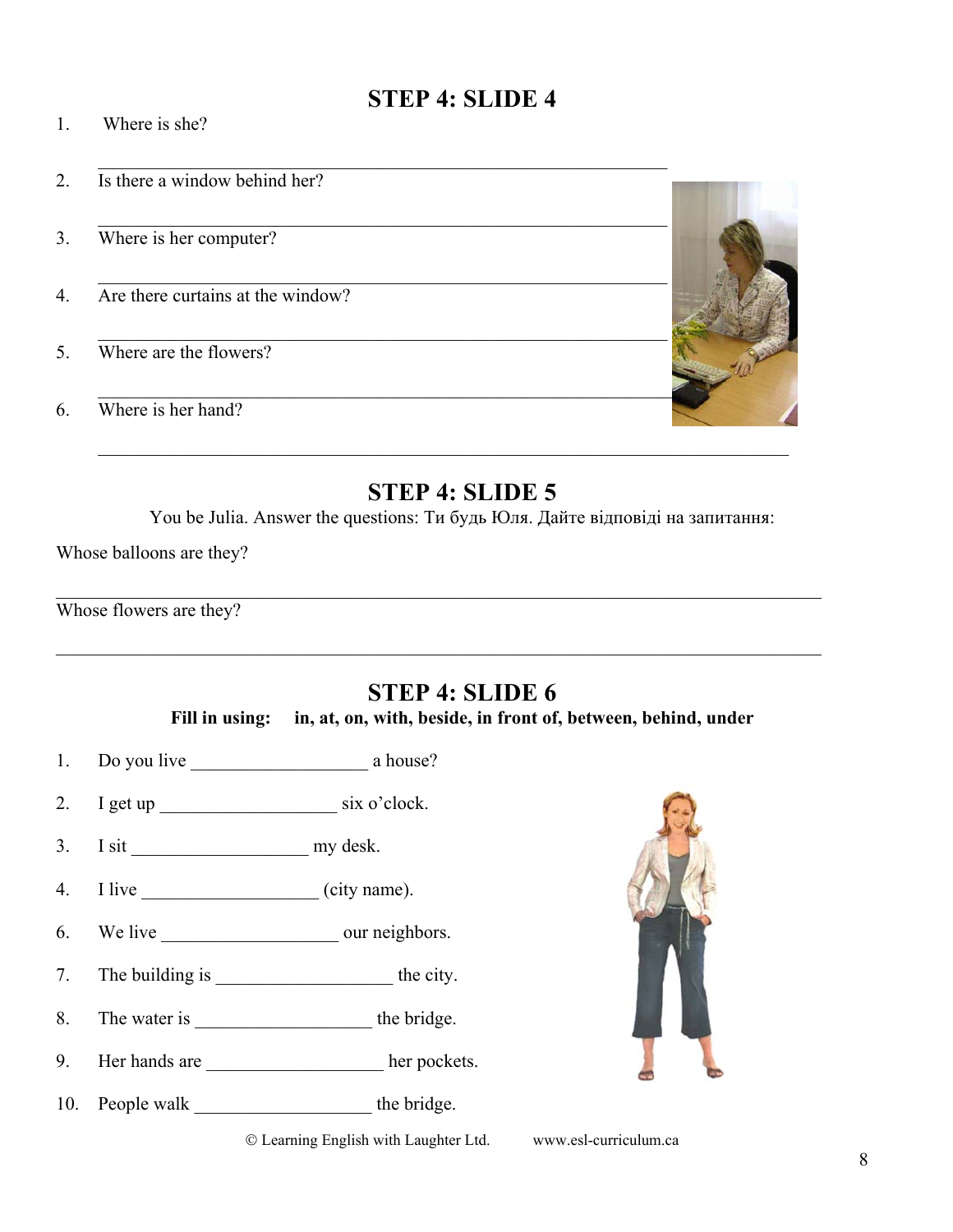### **STEP 4: SLIDE 7**



# **LEVEL 5 STEP 5: SLIDE 3**

- 1. What does Christine like to do with her computer?
- 2. What is her Thai friend's name?
- 3. Does Li live with his brother?

# **STEP 5: SLIDE 4**

#### **Answer the questions in sentences using an object pronoun.**

 $\mathcal{L}_\text{max} = \frac{1}{2} \sum_{i=1}^{n} \frac{1}{2} \sum_{i=1}^{n} \frac{1}{2} \sum_{i=1}^{n} \frac{1}{2} \sum_{i=1}^{n} \frac{1}{2} \sum_{i=1}^{n} \frac{1}{2} \sum_{i=1}^{n} \frac{1}{2} \sum_{i=1}^{n} \frac{1}{2} \sum_{i=1}^{n} \frac{1}{2} \sum_{i=1}^{n} \frac{1}{2} \sum_{i=1}^{n} \frac{1}{2} \sum_{i=1}^{n} \frac{1}{2} \sum_{i=1}^{n} \frac{1$ 

Дайте відповіді на запитання в реченнях, використовуючи підрядний займенник.

- 1. Do you have your books?
- 2. Do you see your friend Bill?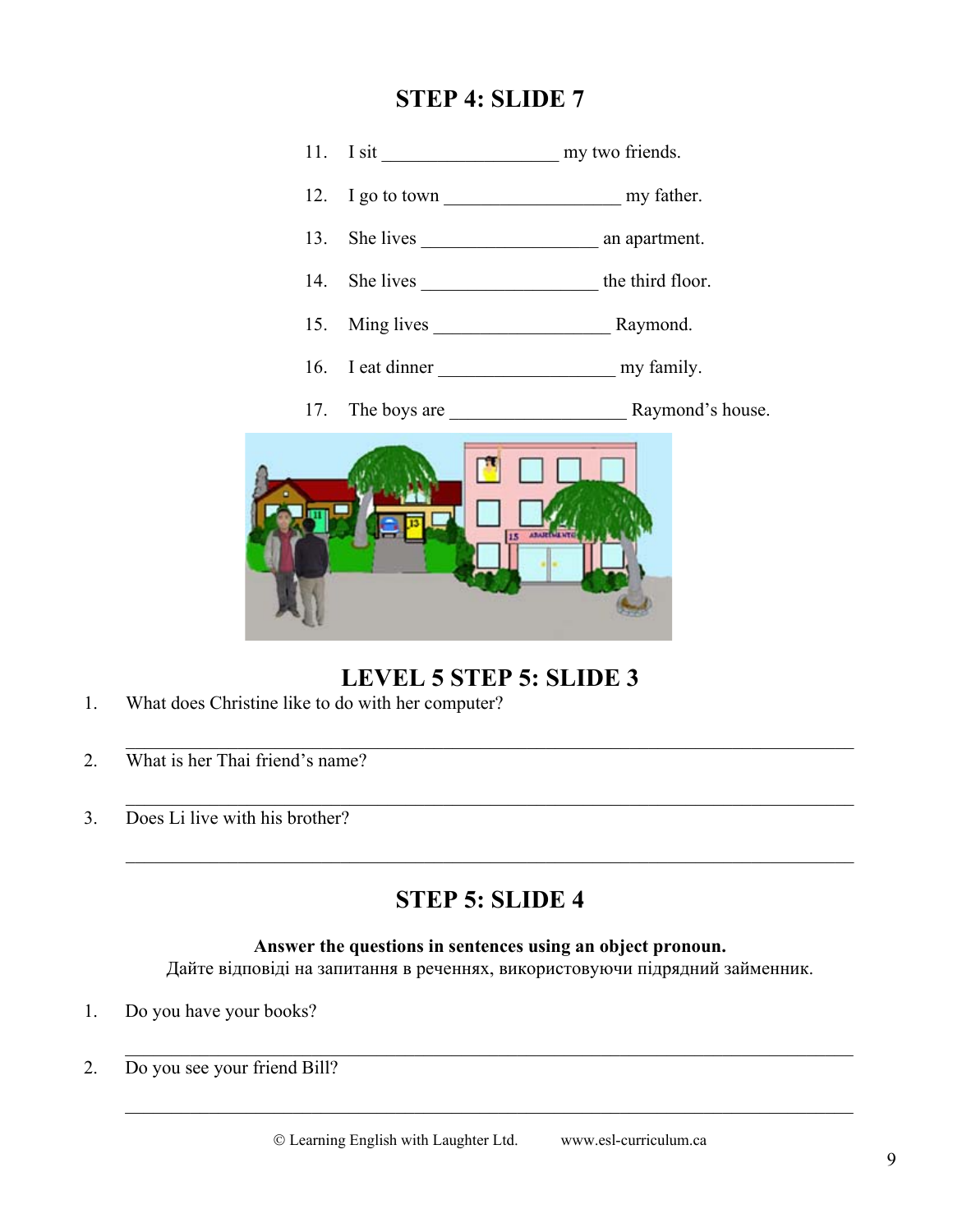# **STEP 5: SLIDE 4 CONTINUED**

- Do you like hamburgers? 3.
- Do you have a car? 4.
- Do you like soccer? 5.
- Do you speak German? 6.
- Do you have any cherries? 7.

# **STEP 5: SLIDE 5**

## **Answer in sentences:**

- Where are the students?  $1.$
- Where are their papers?  $2.$
- How many pens do you see?  $3.$
- Where are the pens?  $4.$

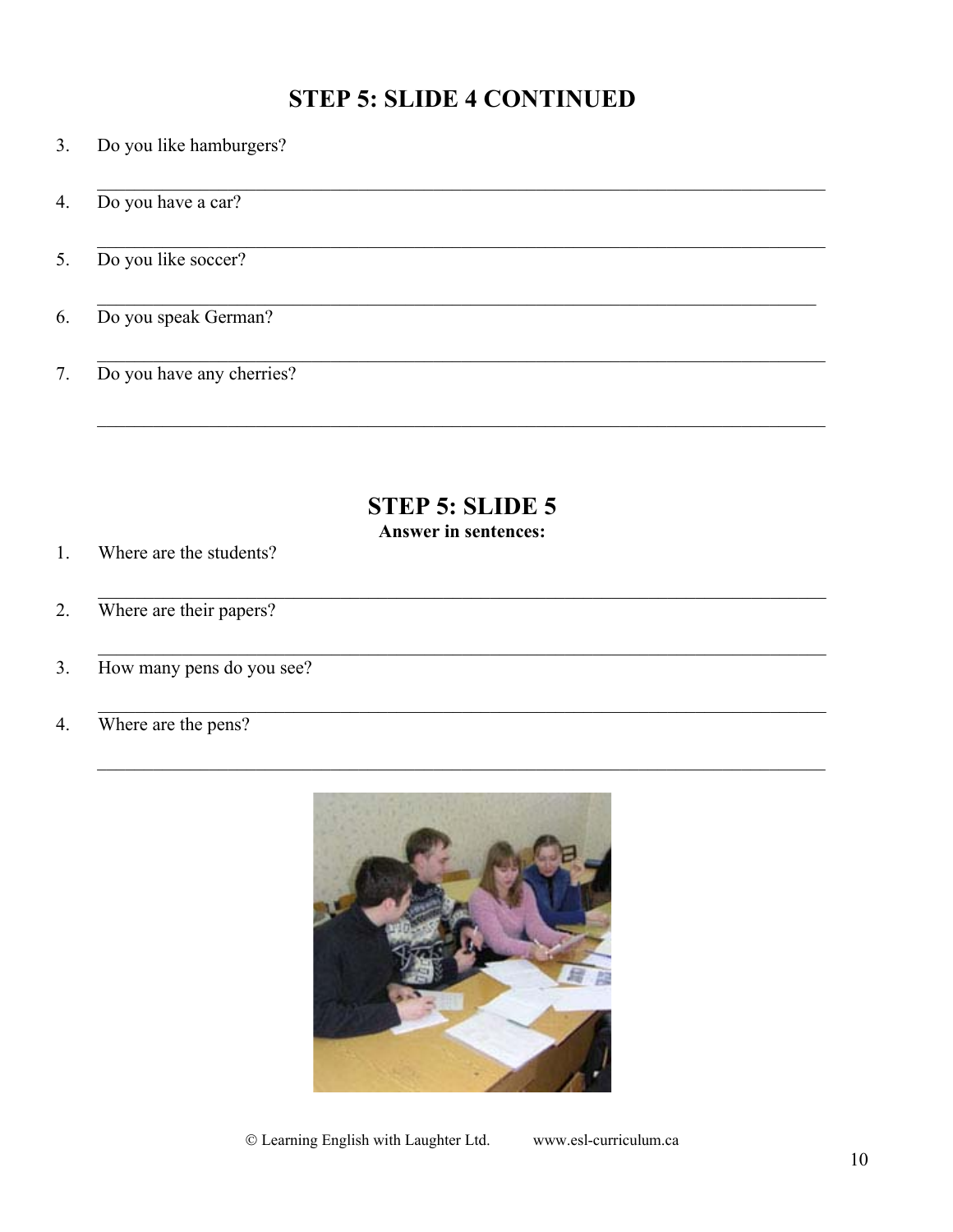# **STEP 5: SLIDE 6**

Answer in sentences:



 1. Is the cat behind Julia?  $\mathbb{Z}$  2. Is the cat beside her?  $\mathcal{L}_\mathcal{L}$ 3. Where is the cat now?

4. Is the cat beside her?

5. Is the cat behind her?

# **STEP 5: SLIDE 7**

#### **Answer the questions using these possessive pronouns: mine your his hers its ours yours theirs**

- 1. This is my book. Whose book is it?
- 2. The students have pens. Whose pens are they?
- 3. The lady has an elephant. Whose elephant is it?
- 4. We have green Tshirts. Whose Tshirts are they?
- 5. He has a new car. Whose car is it?



Learning English with Laughter Ltd. www.esl-curriculum.ca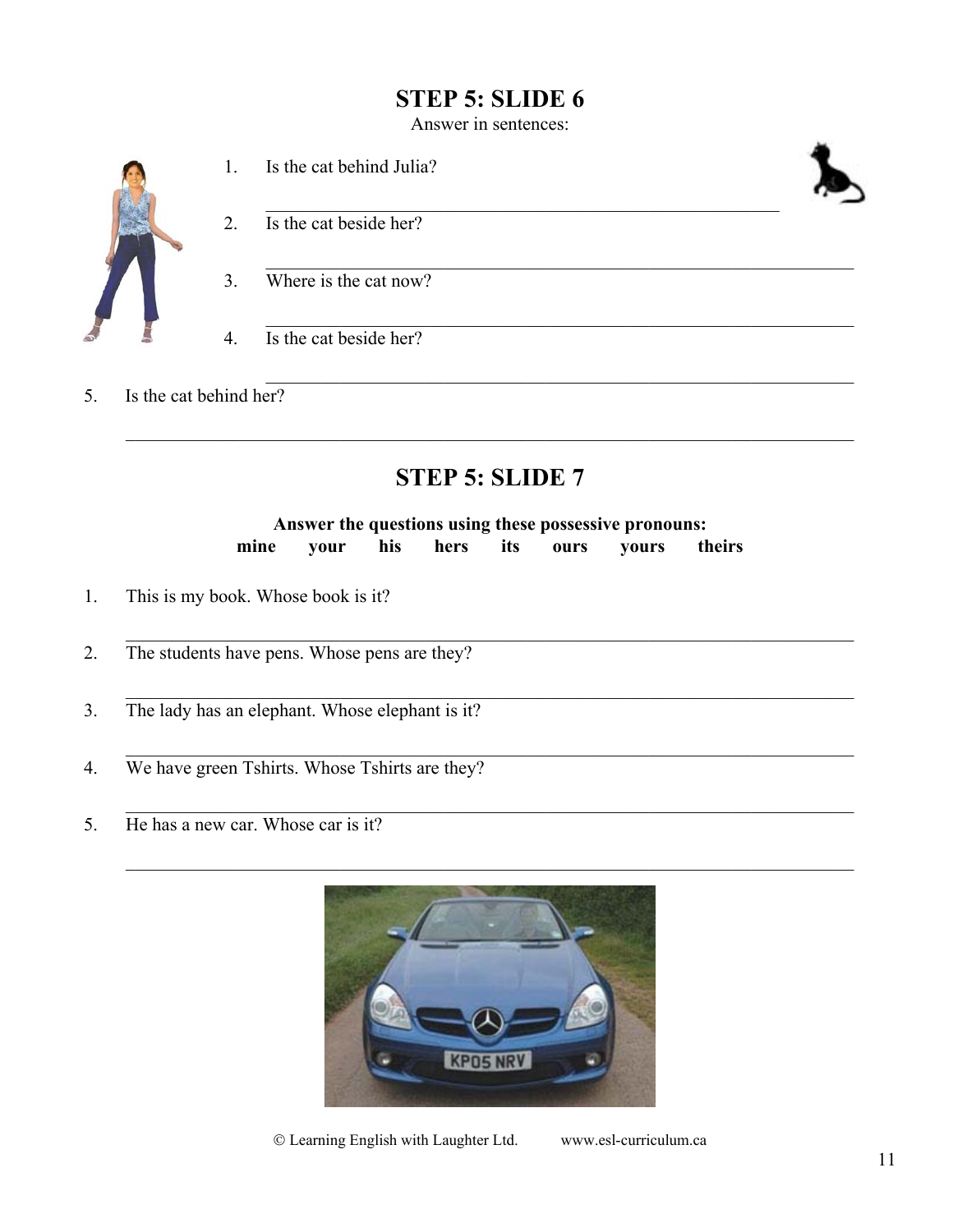# **LEVEL 5 GLOSSARY**

| <b>ENGLISH</b> | <b>UKRAINIAN</b> | <b>ENGLISH</b> | <b>UKRAINIAN</b>    |
|----------------|------------------|----------------|---------------------|
| to accompany   | супроводжувати   | many           | багато              |
| accompanied    | супроводжувався  | mine           | Шахта               |
| address        | адреса           | miss(to)       | сумувати (до)       |
| also           | також            | missed         | пропустив           |
| another        | інший            | must           | повинні             |
| apartment      | квартира         | neighbor       | сусід               |
| apple          | яблуко           | new            | новий               |
| back           | назад            | next           | наступний           |
| balloon        | повітряна куля   | nobody         | ніхто               |
| bear           | ведмідь          | notebook       | блокнот             |
| beautiful      | гарний           | now            | зараз               |
| behind         | позаду           | o'clock        | годину              |
| beside         | поруч            | of             | 3                   |
| between        | між              | on             | на                  |
| biggest        | найбільший       | ordinal        | порядковий          |
| both           | обидва           | ours           | наш                 |
| bridge         | міст             | palm tree      | Пальма              |
| building       | будівля          | paper          | папір               |
| bunch          | купа             | person         | особа               |
| but            | але              | place          | місце               |
| cherry         | вишня            | pocket         | кишеню              |
| city           | місто            | put (to)       | поставити (до)      |
| classroom      | класній кімнаті  | put (past)     | поставити (минулий) |
| clown          | клоун            | relationship   | відносини           |
| computer       | комп'ютер        | saucer         | блюдце              |
| conversation   | розмова          | show (to)      | показати (кому)     |
| curtain        | завіса           | showed         | показав             |
| different      | <u>інший</u>     | someone        | хтось               |
| elephant       | слон             | sometimes      | іноді               |
| email          | електронна пошта | stand (to)     | стояти (до)         |
| floor          | поверх           | stood          | стояв               |
| flower         | квітка           | table          | стіл                |
| ground         | землі            | theirs         | їхній               |
| hamburger      | гамбургер        | think (to)     | думати (щоб)        |
| hand           | рука             | thought        | думав               |
| hers           |                  | tomorrow       | завтра              |
| his            | його             | tree           | дерево              |
| in front of    | перед            | umbrella       | парасольку          |
| Internet       | Інтернет         | under          | під                 |
| its            | його             | whose          | чий                 |
| lady           | леді             | work           | працювати           |
| lamp           | лампа            | world          | світ                |
| lunch          | обід             | yours          | твій                |

Learning English with Laughter Ltd. www.esl-curriculum.ca